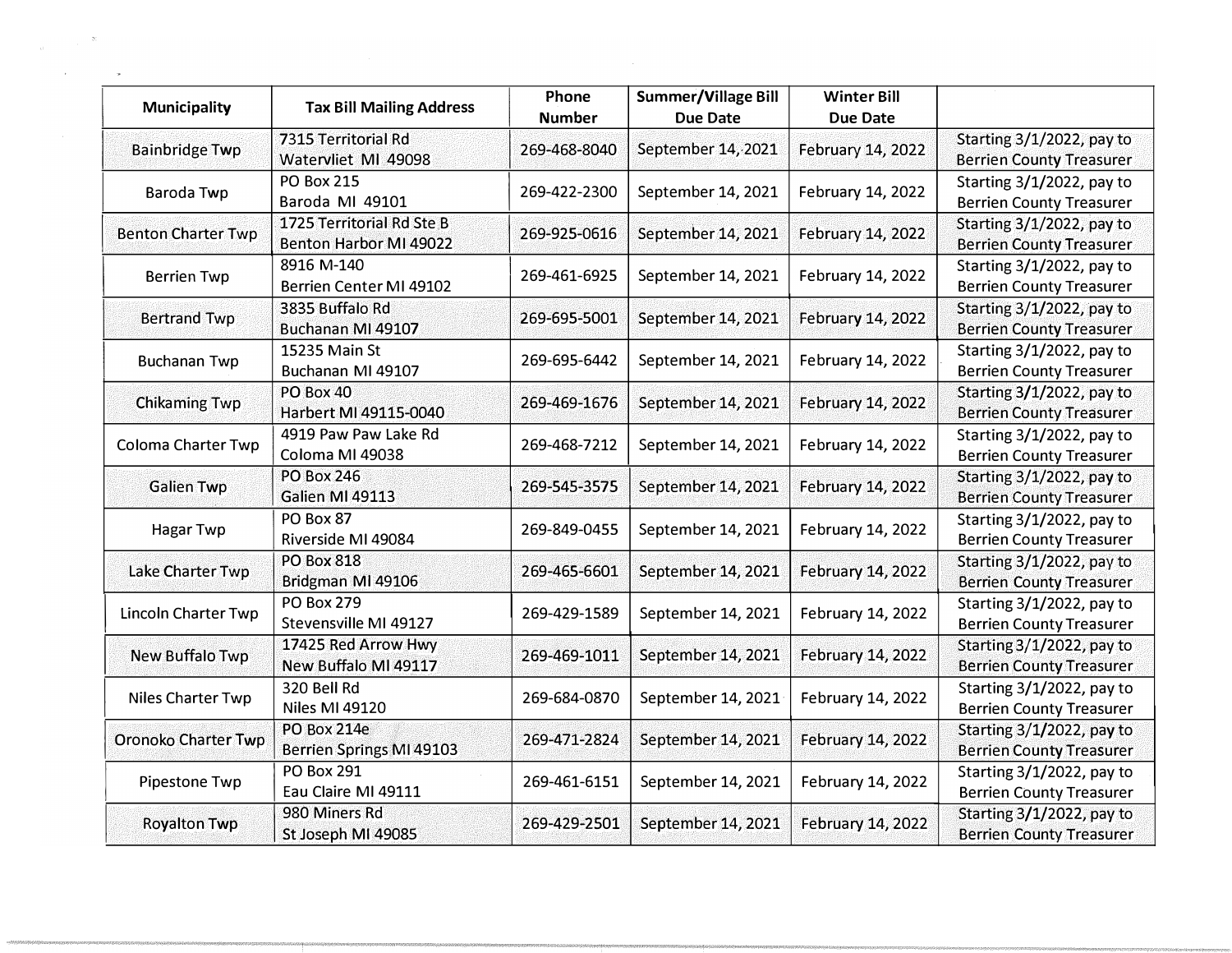| Municipality                     | <b>Tax Bill Mailing Address</b>                      | Phone<br><b>Number</b> | <b>Summer/Village Bill</b><br><b>Due Date</b> | <b>Winter Bill</b><br><b>Due Date</b> |                                                              |
|----------------------------------|------------------------------------------------------|------------------------|-----------------------------------------------|---------------------------------------|--------------------------------------------------------------|
| <b>St Joseph Charter</b><br>Twp  | <b>PO Box 147</b><br>St Joseph MI 49085              | 269-429-7703           | September 14, 2021                            | February 14, 2022                     | Starting 3/1/2022, pay to<br><b>Berrien County Treasurer</b> |
| Sodus Twp                        | <b>PO Box 176</b><br>Sodus MI 49126                  | 269-926-6285           | September 14, 2021                            | February 14, 2022                     | Starting 3/1/2022, pay to<br><b>Berrien County Treasurer</b> |
| <b>Three Oaks Twp</b>            | PO Box 55<br>Three Oaks MI 49128                     | 269-756-9801           | September 14, 2021                            | February 14, 2022                     | Starting 3/1/2022, pay to<br><b>Berrien County Treasurer</b> |
| <b>Watervliet Charter</b><br>Twp | 4959 M-140<br>Watervliet MI 49098                    | 269-463-5113           | September 14, 2021                            | February 14, 2022                     | Starting 3/1/2022, pay to<br><b>Berrien County Treasurer</b> |
| <b>Weesaw Twp</b>                | <b>PO Box 368</b><br>New Troy MI 49119               | 269-426-3002           | September 14, 2021                            | February 14, 2022                     | Starting 3/1/2022, pay to<br><b>Berrien County Treasurer</b> |
| <b>Baroda Vlg</b>                | PO Box 54<br>Baroda MI 49101                         | 269-422-1779           | September 14, 2021                            |                                       | Starting 3/1/2022, pay to<br><b>Berrien County Treasurer</b> |
| <b>Berrien Springs Vlg</b>       | <b>PO Box 182</b><br><b>Berrien Springs MI 49103</b> | 269-473-6921           | September 14, 2021                            |                                       | Starting 3/1/2022, pay to<br><b>Berrien County Treasurer</b> |
| Eau Claire Vlg                   | <b>PO Box 338</b><br>Eau Claire MI 49111             | 269-461-6173           | September 14, 2021                            |                                       | Starting 3/1/2022, pay to<br><b>Berrien County Treasurer</b> |
| <b>Galien Vlg</b>                | <b>PO Box 296</b><br>Galien MI 49113                 | 269-545-3647           | September 14, 2021                            |                                       | Starting 3/1/2022, pay to<br><b>Berrien County Treasurer</b> |
| <b>Grand Beach Vlg</b>           | 48200 Perkins Blvd<br>Grand Beach MI 49117           | 269-469-3141           | September 14, 2021                            |                                       | Starting 3/1/2022, pay to<br><b>Berrien County Treasurer</b> |
| Michiana Vlg                     | 4000 Cherokee Dr<br>Michiana MI 49117                | 269-469-4600           | September 14, 2021                            |                                       | Starting 3/1/2022, pay to<br><b>Berrien County Treasurer</b> |
| Shoreham Vlg                     | 2120 Brown School Rd<br>St Joseph MI 49085           |                        | September 14, 2021                            |                                       | Starting 3/1/2022, pay to<br><b>Berrien County Treasurer</b> |
| Stevensville Vlg                 | 5768 St Joseph Ave<br>Stevensville MI 49127          | 269-429-1802           | September 14, 2021                            |                                       | Starting 3/1/2022, pay to<br><b>Berrien County Treasurer</b> |
| Three Oaks Vlg                   | PO Box 335<br>Three Oaks MI 49128                    | 269-756-9221           | September 14, 2021                            |                                       | Starting 3/1/2022, pay to<br><b>Berrien County Treasurer</b> |
| <b>Benton Harbor City</b>        | <b>PO Box 648</b><br>Benton Harbor MI 49023-0648     | 269-927-8400           | September 15, 2021                            | February 14, 2022                     | Starting 3/1/2022, pay to<br><b>Berrien County Treasurer</b> |
| <b>Bridgman City</b>             | 9765 Maple St<br>Bridgman MI 49106                   | 269-465-5144           | September 14, 2021                            | February 14, 2022                     | Starting 3/1/2022, pay to<br><b>Berrien County Treasurer</b> |
| <b>Buchanan City</b>             | 302 N Redbud Trail<br>Buchanan MI 49107              | 269-695-3844           | August 10, 2021                               | February 14, 2022                     | Starting 3/1/2022, pay to<br><b>Berrien County Treasurer</b> |

 $\mathcal{L}^{\text{max}}_{\text{max}}$  , where  $\mathcal{L}^{\text{max}}_{\text{max}}$ 

 $\omega$ 

 $\hat{a}$ 

 $\alpha$